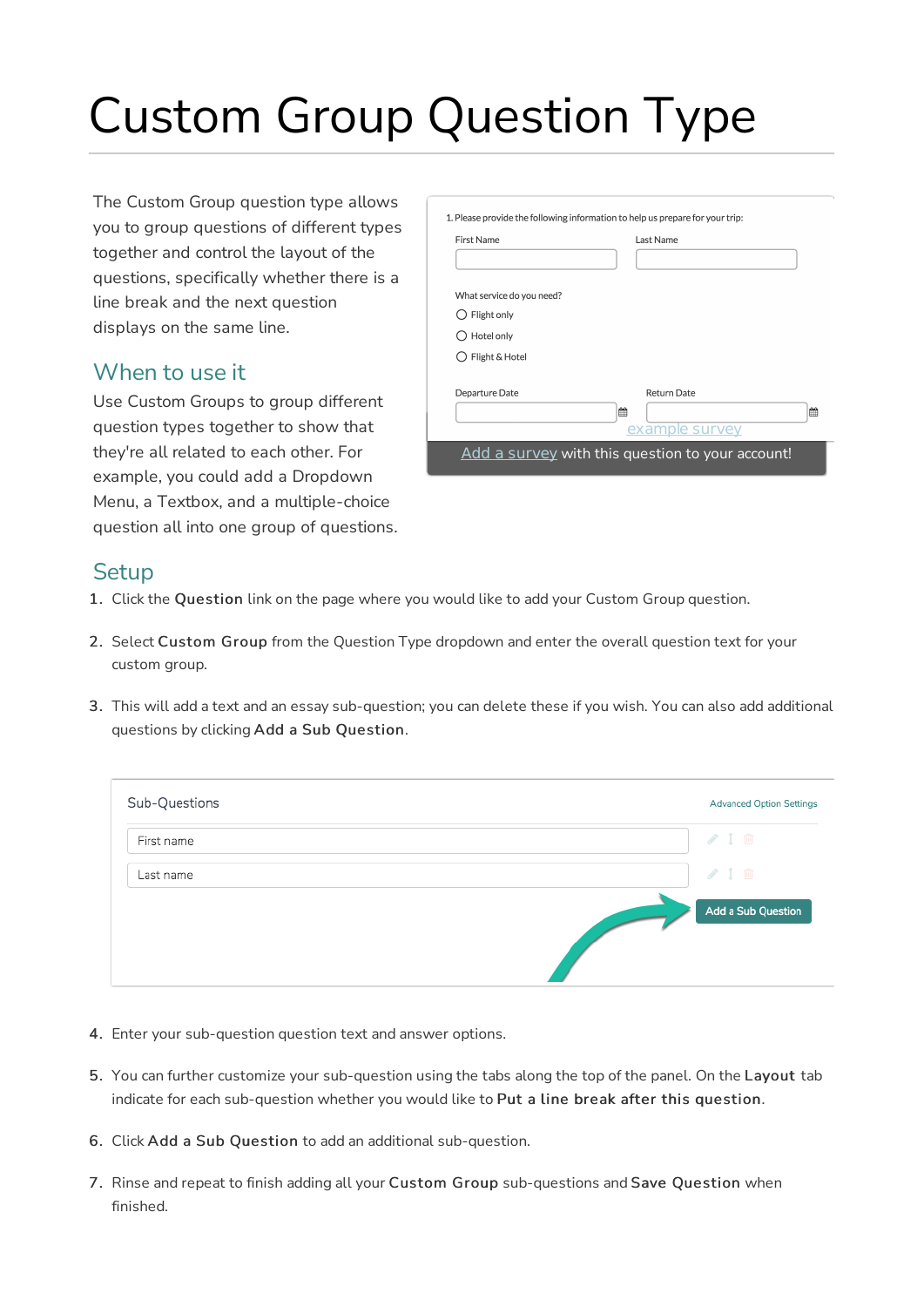#### Compatible Question Types

- Radio Buttons
- Radio Button Grid
- Dropdown Menu
- Checkboxes
- Textbox
- Essay / Long Answer
- Email
- Date
- slider
- Net Promoter Score
- Rating (Likert Scale)
- Number
- Percent
- Signature
- Checkbox Grid
- Dropdown Menu List
- Textbox List
- Slider List
- Video Feedback
- Dropdown Menu Grid
- Textbox Grid
- Semantic Differential
- User Data

#### Subquestion Display: Side by Side or on the Same Line

One of the benefits of using a Custom Group question type is the ability to add or remove line breaks after subquestions. This allows you to control whether subquestions display on the same line (side by side) or separate lines.

1. To control the line breaks after your question edit your Custom Group question then edit your subquestions.

| Sub-Questions | <b>Advanced Option Settings</b> |  |
|---------------|---------------------------------|--|
| First name    | û<br>- 17                       |  |
| Last name     | 面<br>- 17                       |  |
|               | Add a Sub Question              |  |
|               |                                 |  |

2. Go to the Layout tab. Scroll to the Line Break option and check or uncheck the option to Put a line break after this question.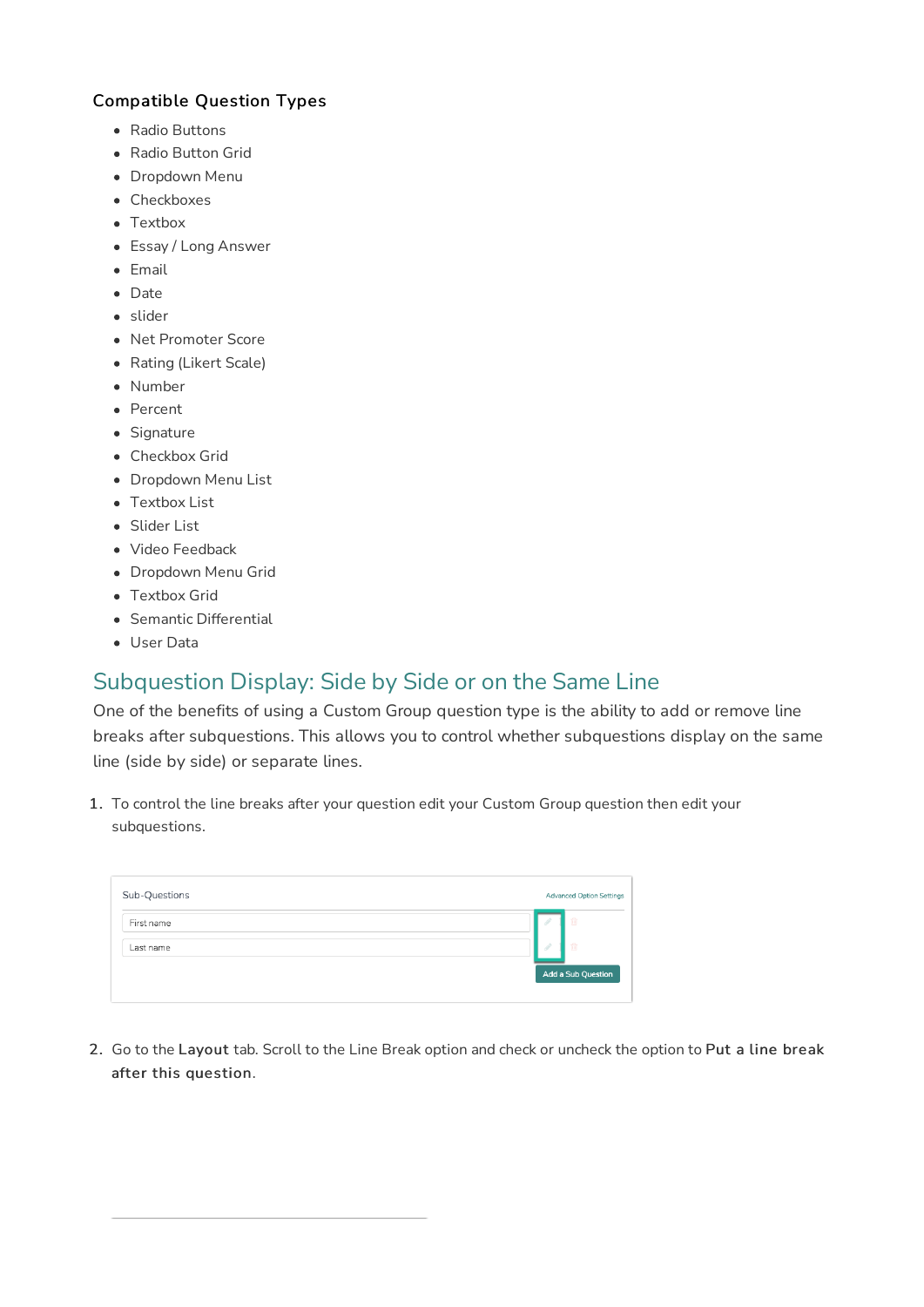#### **Line Break**

Put a line break after this question

### Add-as-Needed Setting

If you would like to set up your custom group to allow respondents to dynamically add the group of questions as needed, you can do so by editing the overall group and navigating to the Logic tab. Scroll to the bottom and check the box associated with the Add as Needed setting. Check out our Add-As-Needed Tutorial that covers this feature in greater detail.



Please note, the add as needed feature is not compatible with logic.

#### Editing and Deleting Subquestions

Once you have your Custom Group question configured it can be a little bit tricky to figure out how to make edits to the subquestions of your Custom Group. There are a couple of ways to make edits.

First, you can click Edit on the parent question then click the pencil icon next to the subquestion to make edits.

| <b>Alchemer</b>                                                | BUILD STYLE TEST SHARE RESULTS + T                         | <b>Custom Group</b>                                                                             |                                |
|----------------------------------------------------------------|------------------------------------------------------------|-------------------------------------------------------------------------------------------------|--------------------------------|
| <b>88</b> Projects                                             | Type: Essay / Long Answer                                  | <b>OUESTION</b><br>LOGIC<br>VALIDATION<br>LAYOUT                                                | ♥ Need Help?                   |
| Audience<br>⊠                                                  |                                                            | Question Type                                                                                   |                                |
| <b>Design Library</b><br>目<br>Research Library                 |                                                            | $\begin{matrix} 0 \\ 0 \\ 0 \end{matrix}$<br>Custom Group                                       | ▼                              |
| <sup>2</sup> Integrations<br>ঞ<br>Account                      | Page 2: Add Page Title D: 4                                | Group Description<br>Please provide the following information to help us prepare for your trip: |                                |
| Support Center                                                 | 4. Please provide the following information to<br>$P$ Edit |                                                                                                 |                                |
| 絗<br><b>Alchemer University</b><br>$\epsilon$<br>О<br>Security | First name                                                 | Require this question<br>Apply data retention policy to this question's responses. Learn more.  |                                |
|                                                                |                                                            | Sub-Questions                                                                                   | <b>Reed Option Settings</b>    |
|                                                                | $P$ Edit<br>Last name                                      | First name                                                                                      | 718                            |
|                                                                |                                                            | Last name                                                                                       | 718                            |
|                                                                |                                                            |                                                                                                 | Add a Sub Question             |
|                                                                | ID: 14<br>Type: Custom Group                               |                                                                                                 |                                |
|                                                                |                                                            | <b>O</b> Add Another Question<br>Save Question to Library                                       | <b>Save Question</b><br>Cancel |

You can also click the Edit option directly associated with the subquestion itself to make changes.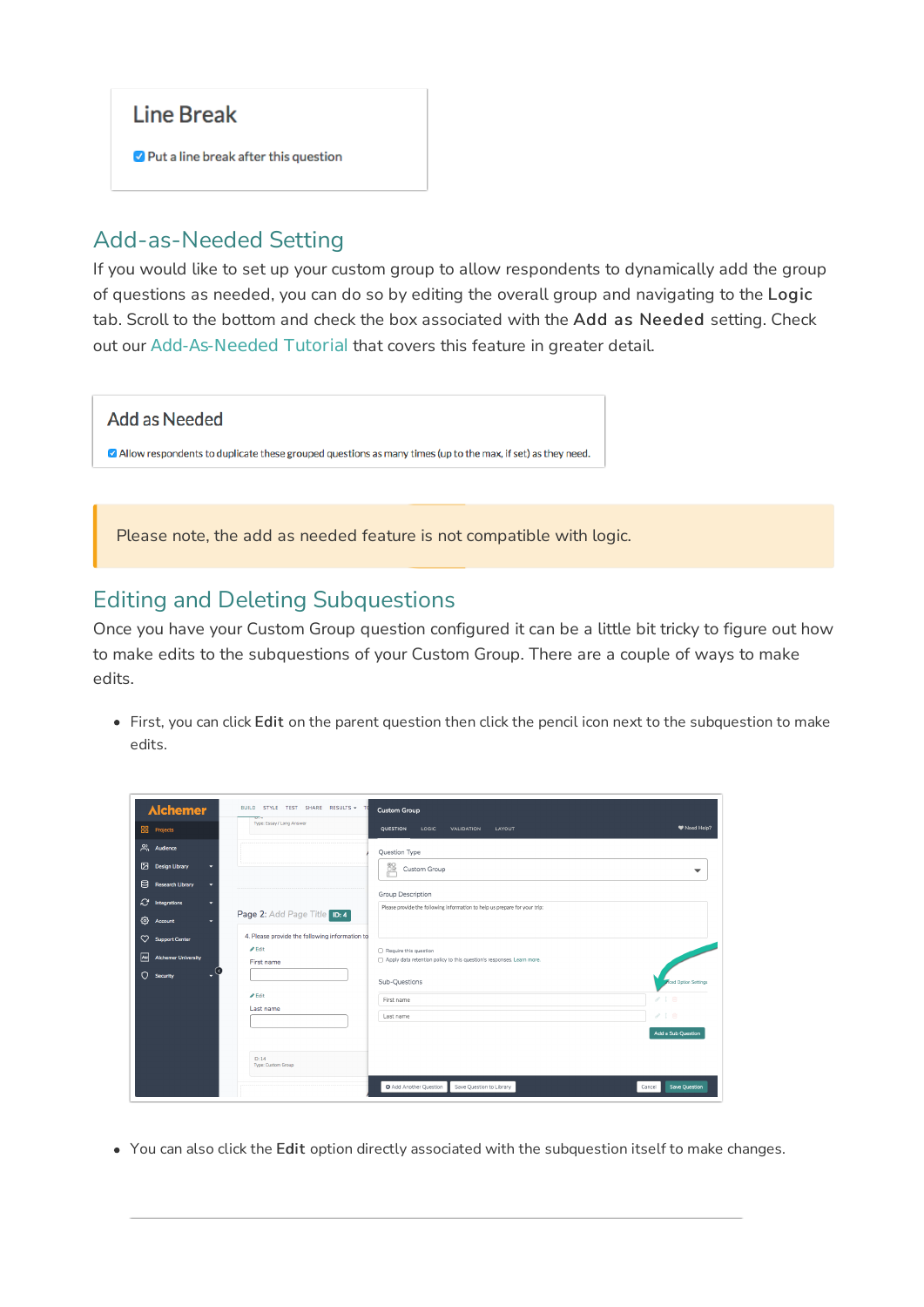|                            | 4. Please provide the following information to help us prepare for your trip: |  |
|----------------------------|-------------------------------------------------------------------------------|--|
| $\triangle$ Edit           |                                                                               |  |
| First name                 |                                                                               |  |
|                            |                                                                               |  |
|                            |                                                                               |  |
| $\blacktriangleright$ Edit |                                                                               |  |
| Last name                  |                                                                               |  |
|                            |                                                                               |  |
|                            |                                                                               |  |
|                            |                                                                               |  |
| ID: 14                     |                                                                               |  |

If you wish to delete a subquestion, click Edit on the parent question then click the red trash-bin icon to the right of the subquestion.

| Sub-Questions | <b>Advanced Option Settings</b> |
|---------------|---------------------------------|
| First name    | - 17                            |
| Last name     |                                 |
|               | Add a Sub Question              |
|               |                                 |

Finally, if you're looking for a way to navigate back to the parent question from within the subquestion panel click the Edit Parent Question in the top-right corner of the panel.

| Question Type                     |                      |
|-----------------------------------|----------------------|
| Textbox                           | Edit Parent Question |
|                                   |                      |
| What question do you want to ask? |                      |

## Survey Taking

On a desktop and most laptops, the Custom Group question type looks like so.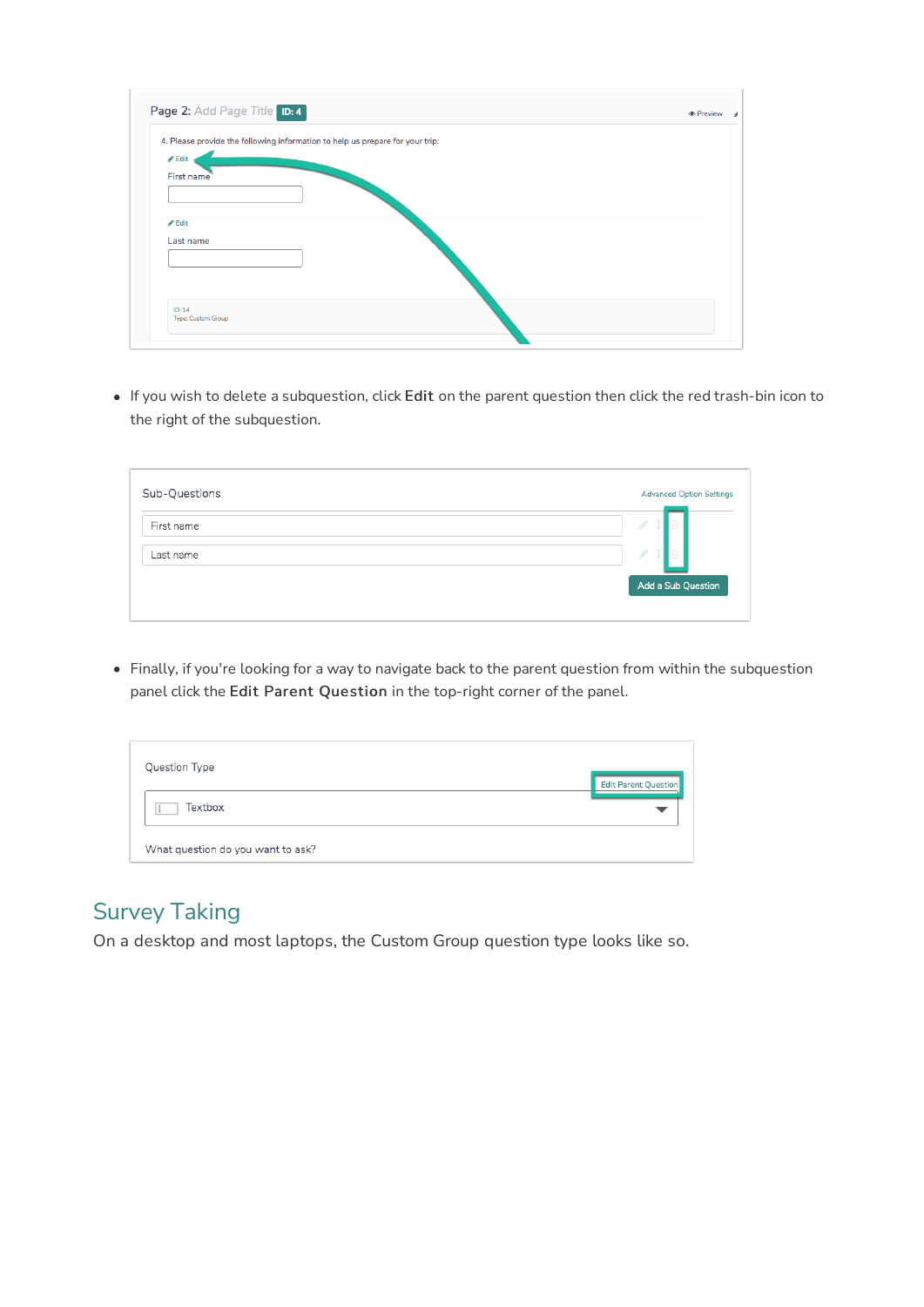| <b>First Name</b>         | <b>Last Name</b>   |   |
|---------------------------|--------------------|---|
|                           |                    |   |
| What service do you need? |                    |   |
| $\bigcirc$ Flight only    |                    |   |
| $\bigcirc$ Hotel only     |                    |   |
| Flight & Hotel            |                    |   |
| Departure Date            | <b>Return Date</b> |   |
|                           | ▦                  | 雦 |

When optimized for mobile devices the Custom Group question type looks very similar but a line break will be added between subquestions to prevent the need for horizontal scrolling on smaller screens.

By default, survey questions show one at a time on mobile devices to prevent the need for scrolling on smaller screens. You can turn off this one-at-a-time interaction if you wish.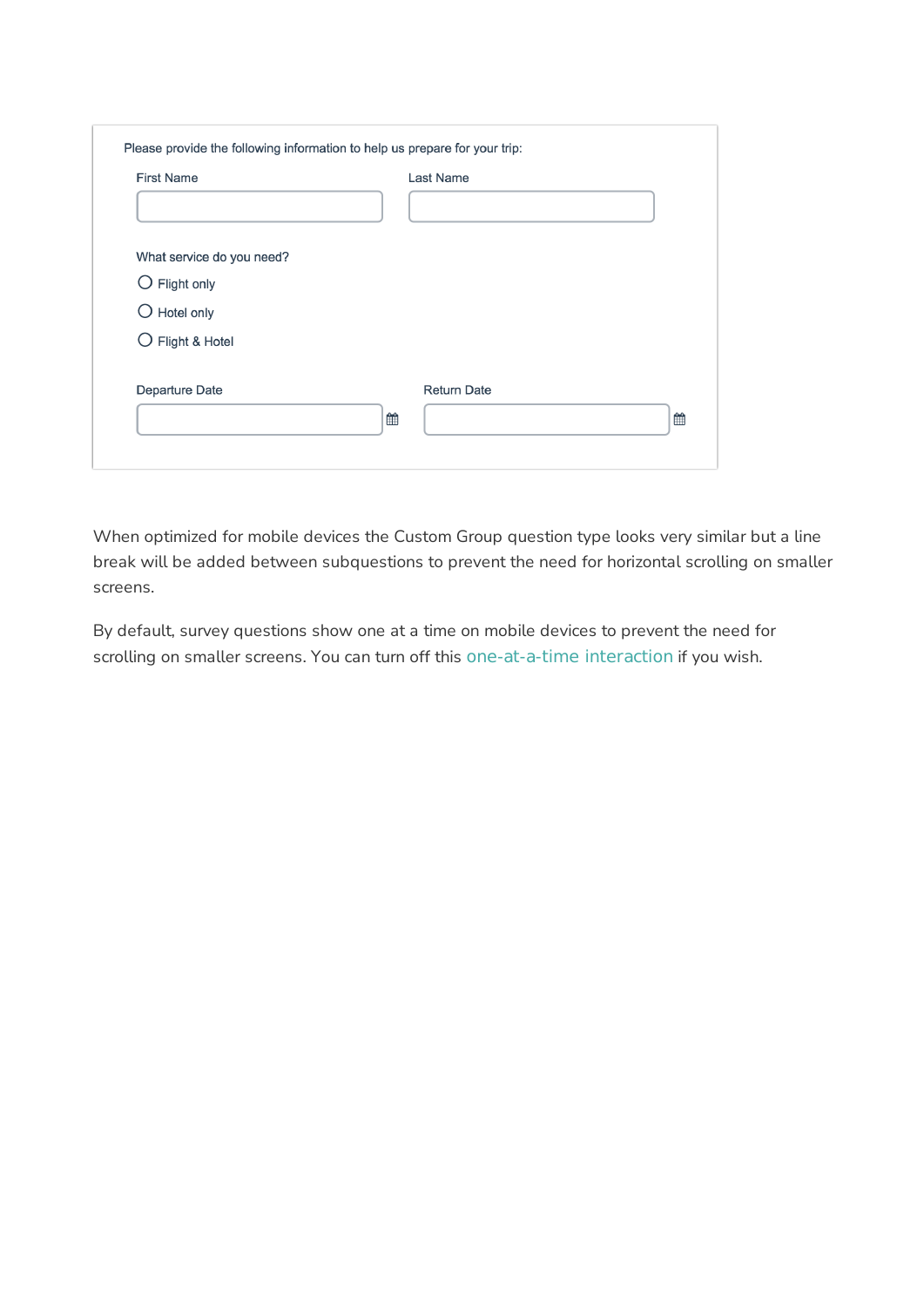| <b>Survey</b>                                                                 |
|-------------------------------------------------------------------------------|
| Please provide the following information to help us<br>prepare for your trip: |
| <b>First Name</b>                                                             |
| <b>Last Name</b>                                                              |
| What service do you need?                                                     |
| Flight only                                                                   |
| Hotel only                                                                    |
| Flight & Hotel                                                                |
| 0%                                                                            |

#### Reporting

Custom Groups report each subquestion in order. Each element will be treated as its own question within the report. Check out the corresponding question type tutorial for each subquestion in your Custom Group to see how it will report (e.g. if your subquestion is a Radio Button, visit the Radio Button question type tutorial to see how it will report)!

## Report Compatibility

The below grid shows whether Custom Group questions are compatible with each of our report types. If you plan to do some specific analysis within Alchemer this report compatibility chart should help you choose the right question types.

| <b>Report Type</b>    | Compatible                             |  |
|-----------------------|----------------------------------------|--|
| <b>Standard</b>       |                                        |  |
| <b>Legacy Summary</b> |                                        |  |
| <b>TURF</b>           |                                        |  |
| Profile               | See subquestion type for compatibility |  |
| Crosstab              |                                        |  |